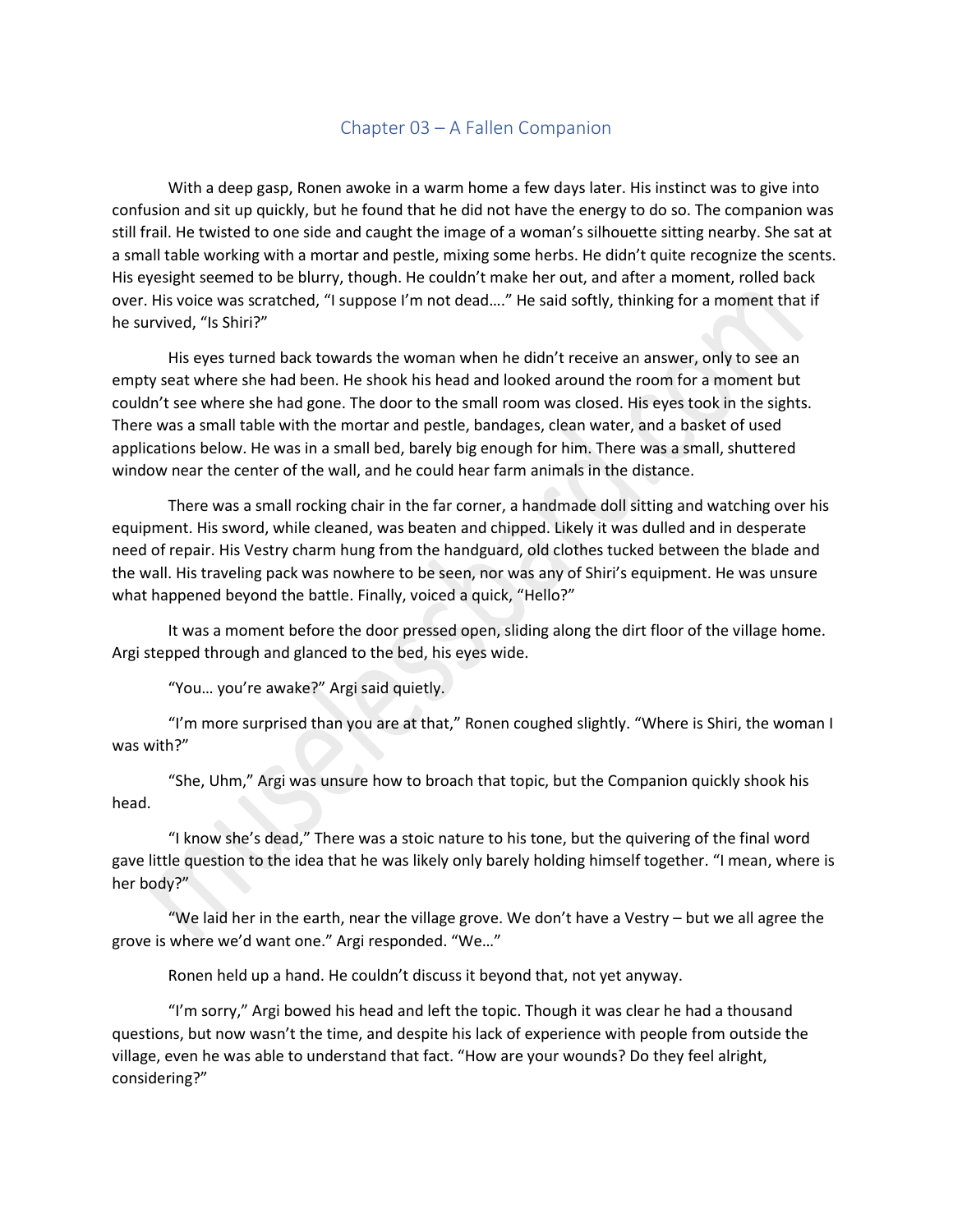"They seem well-tended too," Ronen spoke as he pulled himself back up a little on the bed, sitting up slightly. It was still a challenge, and he couldn't put any weight on one arm yet – or bend at his stomach. Still, he had some mobility. "It isn't the first time I've been stabbed. Though, in the past, one of the Kindlings would have helped things along."

"Kindlings?" Argi rose back up and starched his neck, curious and unsure if he should have known the word.

"Ah, sorry. I think lay folk call them Torch-Bearers or Light-Bearers, most of the time," He breathed in sharply as he moved a bit too much and instantly regretted it. He sank a bit to the more comfortable spot he had been before. "We generally prefer not to use terms that evoke power. Companion versus Templar or Knight Protector, for instance…." He trailed off a little bit as guilt started to burn in his chest. "Do I owe the thanks for living to you?"

Argi shook his head. "No, not at all." He raised a hand, "That would be Ljotr, our Forester. I was with her when we heard the battle – but I thought it best to return to the village. Had we done that, you'd be beside…." He realized what he said and gave a swift bow, "I'm sorry. That was not a good way to,"

"You're okay, friend. Truth is a large part of me wishes I was." The final part was spoken with a bit of a whisper before the Companion shook off the dark thoughts, "Forgive me. Morbid as it may be, it is something I'll need time to process." He took a breath, and as his mind fumbled with chasing away dark thoughts, he was able to latch onto one thing, "And I've forgotten etiquette. I am Vestrian Ronen of the Companions."

"I'm Argidr," Argi said quickly, pointing to himself.

"Argidr. I'll remember it well. And you said Ljotr was the Forester who found me?"

"Yes. She's," Argi paused for a moment and didn't want to speak for her. "She's a kind person, but her background with the Vestry is fraught, to say the least. So, I offered to keep watch over you, I suppose." He waved to the room around them, "I also have more space in my workshop than she does in her home."

Ronen raised a brow, "How is her history… fraught, was it?"

"It's not my place to say," Argi raised his hands. "And you'll forgive me, but I've known her my entire life, and you…."

The Companion laid back down. "I understand," He said quietly, "I won't press. I'd like to thank her in person. But until she is comfortable, please pass along my sincerest thanks," He took a breath and adjusted, "I'll try not to overstay my welcome. And you'll be repaid for any expenses."

"I'm not keeping a tab. We've got bandages to spare, and Ljotr drops by medicinal herbs each evening – but…." Argi sighed, "Don't worry about that now. Rest. I'll bring you a drink and prepare something simple to eat."

Ronen didn't respond, staring up at the ceiling for a time before drifting back off. His sleep was tormented by nightmares, reliving the end of that battle over and over. Each time the nightmares would wake him in a cold sweat, one he explained away as part of the recovery process. Argi wasn't a fool, but